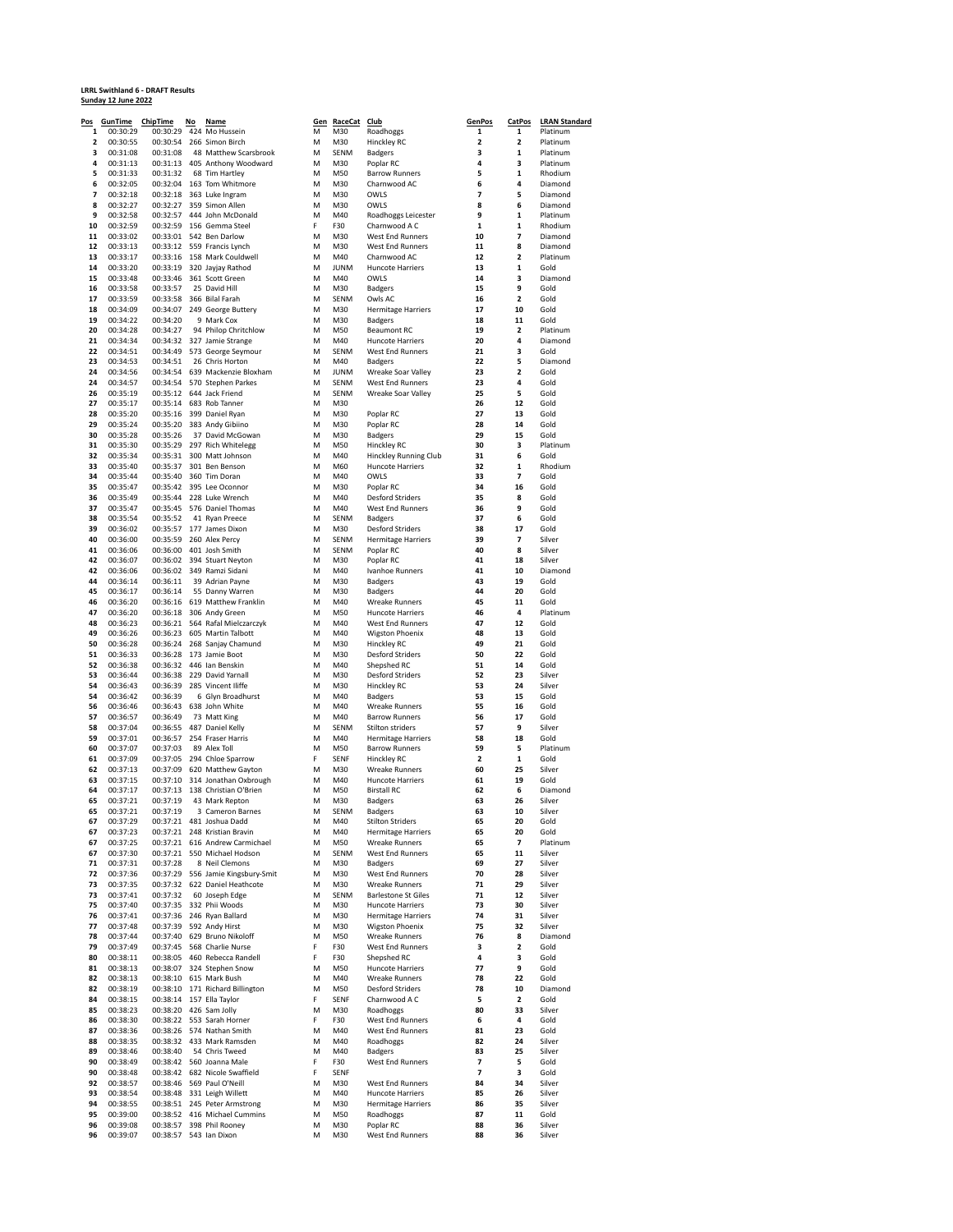| 98         | 00:39:03             | 00:38:58 545 Lucy Ellis |                                                   | F      | SENF        | West End Runners                                | 9          | 4                       | Gold             |
|------------|----------------------|-------------------------|---------------------------------------------------|--------|-------------|-------------------------------------------------|------------|-------------------------|------------------|
| 99         | 00:39:11             | 00:39:01                | 477 Rhiannon Baxter                               | F      | F30         | <b>Stilton Striders</b>                         | 10         | 6                       | Gold             |
| 99         | 00:39:06             | 00:39:01                | 322 Oliver Slingsby                               | M      | SENM        | Huncote Harriers                                | 90         | 13                      | Silver           |
| 101        | 00:39:14             | 00:39:09                | 650 Joe Matthews                                  | M      | <b>JUNM</b> | Wreake Soar Valley                              | 91         | з                       | Silver           |
| 102        | 00:39:16             | 00:39:11                | 354 Paul Woods                                    | М      | M40         | Ivanhoe Runners                                 | 92         | 27                      | Silver           |
| 103        | 00:39:18             | 00:39:16                | 104 Robert Jinks                                  | M      | M30         | <b>Beaumont RC</b>                              | 93         | 38                      | Bronze           |
| 104        | 00:39:25<br>00:39:30 | 00:39:20                | 118 Martin Boyce<br>634 Gavin Speed               | M<br>M | M40<br>M40  | <b>Birstall RC</b><br><b>Wreake Runners</b>     | 94<br>95   | 28<br>29                | Silver<br>Silver |
| 105<br>106 | 00:39:34             | 00:39:24<br>00:39:29    | 247 Dan Booth                                     | м      | M40         | <b>Hermitage Harriers</b>                       | 96         | 30                      | Silver           |
| 106        | 00:39:35             | 00:39:29                | 470 Paul Wooldridge                               | М      | M50         | Shepshed RC                                     | 96         | 12                      | Gold             |
| 108        | 00:39:44             | 00:39:38                | 621 Shane Godrich                                 | М      | M50         | <b>Wreake Runners</b>                           | 98         | 13                      | Gold             |
| 109        | 00:39:52             | 00:39:44                | 648 Oliver Louis                                  | M      | JUNM        | Wreake Soar Valley                              | 99         | 4                       | Bronze           |
| 110        | 00:39:59             | 00:39:48                | 286 Chris Limmer                                  | M      | M30         | Hinckley RC                                     | 100        | 39                      | Bronze           |
| 111        | 00:39:56             | 00:39:49                | 613 Scott Beasley                                 | М      | M40         | Wreake Runners                                  | 101        | 31                      | Silver           |
| 112        | 00:40:01             | 00:39:50                | 385 Dean Hawkridge                                | М      | M30         | Poplar RC                                       | 102        | 40                      | Bronze           |
| 113        | 00:40:02             | 00:39:53                | 484 Duncan Greene                                 | М      | M30         | <b>Stilton Striders</b>                         | 103        | 41                      | Bronze           |
| 114        | 00:40:07             | 00:39:54                | 47 Carl Savage                                    | M      | M30         | <b>Badgers</b>                                  | 104        | 42                      | Bronze           |
| 115        | 00:40:16             | 00:40:09                | 624 Lizzie Jones                                  | F      | F30         | Wreake Runners                                  | 11         | 7                       | Silver           |
| 116        | 00:40:15             | 00:40:10                | 351 Andrew Stanley                                | М      | M40         | Ivanhoe Runners                                 | 105        | 32                      | Silver           |
| 116        | 00:40:21             | 00:40:10                | 71 Richard Keep                                   | M      | M40         | <b>Barrow Runners</b>                           | 105        | 32                      | Silver           |
| 118        | 00:40:18             |                         | 00:40:11 565 Ben Milsom                           | М      | SENM        | West End Runners                                | 107        | 14                      | Bronze           |
| 119        | 00:40:34             | 00:40:12                | 276 Derek Gordon                                  | М      | M50         | Hinckley RC                                     | 108        | 14                      | Gold             |
| 120        | 00:40:26             | 00:40:14                | 402 Nigel Smith                                   | M      | M50         | Poplar RC                                       | 109        | 15                      | Gold             |
| 121        | 00:40:23             | 00:40:15                | 355 Craig Loach                                   | M      | M50         | Leicester Tri                                   | 110        | 16                      | Gold             |
| 121        | 00:40:37             | 00:40:15                | 374 Adam Cladingboel                              | M      | SENM        | Poplar RC                                       | 110        | 15                      | Bronze           |
| 123        | 00:40:25             | 00:40:16                | 646 David Higginbottom                            | M      | M40         | Wreake Soar Valley                              | 112        | 34                      | Silver           |
| 124        | 00:40:25             | 00:40:18                | 312 Rachel Nealon                                 | F      | JUNF        | <b>Huncote Harriers</b>                         | 12         | 1                       | Silver           |
| 125        | 00:40:32             | 00:40:21                | 386 Gavin Helmore                                 | M      | M40         | Poplar RC                                       | 113        | 35                      | Silver           |
| 126        | 00:40:28             | 00:40:23                | 334 Louis Barnes                                  | M      | M40         | Ivanhoe Runners                                 | 114        | 36                      | Silver           |
| 127        | 00:40:36             | 00:40:28                | 548 Emily Hall                                    | F      | F30         | West End Runners                                | 13         | 8                       | Silver           |
| 128        | 00:40:39             | 00:40:32                | 315 Kristina Pajedaite                            | F      | F30         | Huncote Harriers                                | 14         | 9                       | Silver           |
| 129        | 00:40:42             | 00:40:35                | 454 Philip Higgs                                  | M      | M50         | Shepshed RC                                     | 115        | 17                      | Gold             |
| 130        | 00:40:45             | 00:40:36                | 665 Matthew Brown                                 | M      | M40         |                                                 | 116        | 37                      | Silver           |
| 131        | 00:40:57             | 00:40:47                | 190 Graham Hobbs                                  | M      | M60         | <b>Desford Striders</b>                         | 117        | $\overline{\mathbf{2}}$ | Diamond          |
| 132        | 00:41:09             | 00:40:57                | 131 Katie Hill                                    | F      | F30         | <b>Birstall RC</b>                              | 15         | 10                      | Silver           |
| 133        | 00:41:06             | 00:40:58                | 594 Clive Jones                                   | М      | M50         | <b>Wigston Phoenix</b>                          | 118        | 18                      | Gold             |
| 134        | 00:41:13             | 00:40:59                | 34 Stefan Martin                                  | M      | M50         | <b>Badgers</b>                                  | 119        | 19                      | Gold             |
| 135        | 00:41:22             | 00:41:13                | 585 Ben Collins                                   | M      | M40         | Wigston Phoenix                                 | 120        | 38                      | Silver           |
| 136        | 00:41:26             | 00:41:17                | 293 Chris Rawson                                  | М      | M40         | Hinckley RC                                     | 121        | 39                      | Bronze           |
| 137        | 00:41:33             | 00:41:19                | 561 Simon Mayes                                   | M      | M30         | West End Runners                                | 122        | 43                      | Bronze           |
| 138        | 00:41:29             |                         | 00:41:21 532 Mark Ison                            | М      | M40         | <b>Team Derby Runner</b>                        | 123        | 40                      | Silver           |
| 139        | 00:41:33             | 00:41:23                | 223 Richard Veitch                                | M      | M40         | <b>Desford Striders</b>                         | 124        | 41                      | Bronze           |
| 140        | 00:41:32             | 00:41:24                | 653 Amy Pizzorno                                  | F      | F40         | Wreake Soar Valley                              | 16         | 1<br>44                 | Gold             |
| 141        | 00:41:35             | 00:41:27<br>00:41:27    | 632 Billy Richards                                | М<br>M | M30<br>M50  | <b>Wreake Runners</b>                           | 125<br>125 | 20                      | Bronze<br>Silver |
| 141<br>143 | 00:41:56<br>00:41:49 |                         | 489 Michael Marsden<br>00:41:31 474 Darren Potter | M      | M50         | <b>Stilton Striders</b><br>South Derbyshire R R | 127        | 21                      | Silver           |
|            | 00:41:41             | 00:41:32                | 590 Robert Gregory                                |        | M50         | <b>Wigston Phoenix</b>                          | 128        | 22                      | Gold             |
| 144<br>145 | 00:41:46             | 00:41:35                | 555 Mark Jones                                    | М<br>M | M30         | West End Runners                                | 129        | 45                      | Bronze           |
| 145        | 00:41:53             | 00:41:35                | 473 Andrew Orme                                   | M      | M50         | South Derbyshire R R                            | 129        | 23                      | Silver           |
| 147        | 00:41:51             | 00:41:41                | 551 Paul Holdich                                  | M      | M50         | West End Runners                                | 131        | 24                      | Silver           |
| 148        | 00:42:08             | 00:41:47                | 88 Matthew Sturgess                               | м      | M40         | <b>Barrow Runners</b>                           | 132        | 42                      | Bronze           |
| 149        | 00:42:02             | 00:41:49                | 362 Rich Harris                                   | M      | M40         | OWLS                                            | 133        | 43                      | Silver           |
| 150        | 00:42:11             | 00:41:55                | 161 Jake Smith                                    | M      | M40         | Charnwood AC                                    | 134        | 44                      | Silver           |
| 151        | 00:42:05             | 00:41:58                | 439 David White                                   | M      | M40         | Roadhoggs                                       | 135        | 45                      | Bronze           |
| 152        | 00:42:21             | 00:42:03                | 641 Lyla Bryan                                    | F      | JUNF        | Wreake Soar Valley                              | 17         | $\overline{\mathbf{2}}$ | Silver           |
| 153        | 00:42:13             | 00:42:04                | 162 Mark Whitmore                                 | M      | M60         | Charnwood AC                                    | 136        | 3                       | Gold             |
| 154        | 00:42:24             | 00:42:14                | 493 Mark Tyler                                    | M      | M50         | <b>Stilton Striders</b>                         | 137        | 25                      | Gold             |
| 155        | 00:42:29             | 00:42:19                | 659 Glen Baker-Adams                              | M      | M30         |                                                 | 138        | 46                      | Bronze           |
| 156        | 00:42:29             | 00:42:20                | 175 Kelly Byrne                                   | F      | F30         | <b>Desford Striders</b>                         | 18         | 11                      | Silver           |
| 157        | 00:42:40             | 00:42:28                | 291 Edward Nixon                                  | М      | M40         | Hinckley RC                                     | 139        | 46                      | Silver           |
| 158        | 00:42:42             | 00:42:29                | 382 Amy Freeman-Hughes                            | F      | F30         | Poplar RC                                       | 19         | 12                      | Silver           |
| 159        | 00:42:46             |                         | 00:42:31 524 Clive Simpkins                       | M      | M40         | <b>Team Anstey</b>                              | 140        | 47                      | Silver           |
| 160        | 00:42:48             |                         | 00:42:34 427 Dave Lodwick                         | М      | M60         | Roadhoggs                                       | 141        | 4                       | Gold             |
| 160        | 00:42:47             | 00:42:34                | 130 Steve Hickingbottom                           | М      | M60         | <b>Birstall RC</b>                              | 141        | 4                       | Gold             |
| 162        | 00:42:42             | 00:42:35                | 655 Zach Spence                                   | M      | SENM        | Wreake Soar Valley                              | 143        | 16                      | Bronze           |
| 163        | 00:42:53             |                         | 00:42:42 370 Laura Bentley                        | F      | F30         | Poplar RC                                       | 20         | 13                      | Silver           |
| 164        | 00:42:58             |                         | 00:42:45 450 Daniel Cook                          | M      | M40         | Shenshed RC                                     | 144        | 48                      | <b>Bronze</b>    |
| 165        | 00:42:59             | 00:42:49                | 482 Jamie Dean                                    | М      | M30         | <b>Stilton Striders</b>                         | 145        | 47                      | Bronze           |
| 166        | 00:43:02             | 00:42:54                | 307 Barry Hibberd                                 | М      | M60         | <b>Huncote Harriers</b>                         | 146        | 6                       | Diamond          |
| 167        | 00:43:04             | 00:42:55                | 652 George McMorran                               | М      | JUNM        | Wreake Soar Valley                              | 147        | 5                       | Bronze           |
| 168        | 00:43:20             | 00:42:59                | 269 Jessica Daly                                  | F      | F30         | Hinckley RC                                     | 21         | 14                      | Silver           |
| 169        | 00:43:16             | 00:43:00                | 230 Pete Bennett                                  | М      | M40         | Fleckney Kibworth                               | 148        | 49                      | Bronze           |
| 170        | 00:43:13             | 00:43:01                | 388 Sarah Johnson                                 | F      | F40         | Poplar RC                                       | 22         | 2                       | Silver           |
| 171        | 00:43:12             | 00:43:03                | 595 Mick Jordan                                   | М      | M50         | Wigston Phoenix                                 | 149        | 26                      | Silver           |
| 172        | 00:43:07             | 00:43:04                | 267 Henry Carlile<br>256 Mark Kendrick            | M      | JUNM        | Hinckley RC                                     | 150        | 6<br>48                 | Bronze           |
| 173        | 00:43:15             | 00:43:08                |                                                   | М<br>M | M30<br>M40  | <b>Hermitage Harriers</b><br><b>Team Anstey</b> | 151        | 50                      | Bronze<br>Bronze |
| 174        | 00:43:36<br>00:43:41 | 00:43:18                | 514 Louis Massarella<br>344 Matthew Joyce         | M      | M60         |                                                 | 152        | 7                       | Gold             |
| 174<br>176 | 00:43:43             | 00:43:18<br>00:43:22    | 663 Ben Booth                                     | M      | M40         | Ivanhoe Runners                                 | 152<br>154 | 51                      | Bronze           |
|            |                      |                         |                                                   | F      | F30         | <b>Birstall RC</b>                              | 23         | 15                      | Silver           |
| 177<br>177 | 00:43:29<br>00:43:30 | 00:43:24<br>00:43:24    | 117 Charlotte Bone<br>67 Sallyann Harper          | F      | F40         | <b>Barrow Runners</b>                           | 23         | 3                       | Gold             |
| 179        | 00:43:39             | 00:43:29                | 221 Helen Tunnicliffe                             | F      | F40         | <b>Desford Striders</b>                         | 25         | 4                       | Silver           |
| 180        | 00:43:47             | 00:43:30                | 452 Nick Halford                                  | M      | M40         | Shepshed RC                                     | 155        | 52                      | Bronze           |
| 180        | 00:43:52             | 00:43:30                | 337 Mark Bradford                                 | M      | M50         | Ivanhoe Runners                                 | 155        | 27                      | Silver           |
| 182        | 00:43:43             | 00:43:31                | 98 Gareth Coyle                                   | М      | M50         | <b>Beaumont RC</b>                              | 157        | 28                      | Silver           |
| 183        | 00:43:49             | 00:43:34                | 44 Wayne Repton                                   | M      | M40         | <b>Badgers</b>                                  | 158        | 53                      | Bronze           |
| 183        | 00:43:55             | 00:43:34                | 335 Damon Bland                                   | М      | M50         | Ivanhoe Runners                                 | 158        | 29                      | Silver           |
| 185        | 00:44:02             | 00:43:36                | 492 John Robinson                                 | M      | M40         | <b>Stilton Striders</b>                         | 160        | 54                      | Bronze           |
| 186        | 00:43:56             | 00:43:39                | 607 Mika Mihell                                   | F      | F40         | <b>Wigston Phoenix RC</b>                       | 26         | 5                       | Silver           |
| 186        | 00:43:46             | 00:43:39                | 311 Nicki Nealon                                  | F      | F50         | <b>Huncote Harriers</b>                         | 26         | 1                       | Gold             |
| 186        | 00:44:06             | 00:43:39                | 406 James Hopper                                  | М      | M40         | Race Hub                                        | 161        | 55                      | Bronze           |
| 186        | 00:43:50             | 00:43:39                | 203 Chris Minto                                   | M      | M50         | <b>Desford Striders</b>                         | 161        | 30                      | Silver           |
| 186        | 00:43:58             | 00:43:39                | 501 Andrew Cooper                                 | М      | M50         | <b>Team Anstey</b>                              | 161        | 30                      | Silver           |
| 191        | 00:43:59             | 00:43:45                | 23 Martin Graham                                  | М      | M40         | <b>Badgers</b>                                  | 164        | 56                      | Bronze           |
| 192        | 00:44:27             | 00:43:58                | 390 Bartosz Krasowski                             | М      | M40         | Poplar RC                                       | 165        | 57                      | Bronze           |
| 193        | 00:44:11             | 00:43:59                | 150 Ian Wilkins                                   | M      | M50         | <b>Birstall RC</b>                              | 166        | 32                      | Silver           |
| 194        | 00:44:22             | 00:44:00                | 423 Neil Humpage                                  | М      | M30         | Roadhoggs                                       | 167        | 49                      | Copper           |
| 194        | 00:44:11             | 00:44:00                | 90 Chris Trzcinski                                | M      | M60         | <b>Barrow Runners</b>                           | 167        | 8                       | Gold             |
| 196        | 00:44:20             | 00:44:04                | 582 Rob Baser                                     | M      | M60         | <b>Wigston Phoenix</b>                          | 169        | 9                       | Gold             |
| 197        | 00:44:17             | 00:44:06                | 149 Elisa Whittlestone                            | F      | F50         | <b>Birstall RC</b>                              | 28         | 2                       | Diamond          |
| 197        | 00:44:21             | 00:44:06                | 443 Terry Woodhouse                               | M      | M40         | Roadhoggs                                       | 170        | 58                      | Bronze           |
|            |                      |                         |                                                   |        |             |                                                 |            |                         |                  |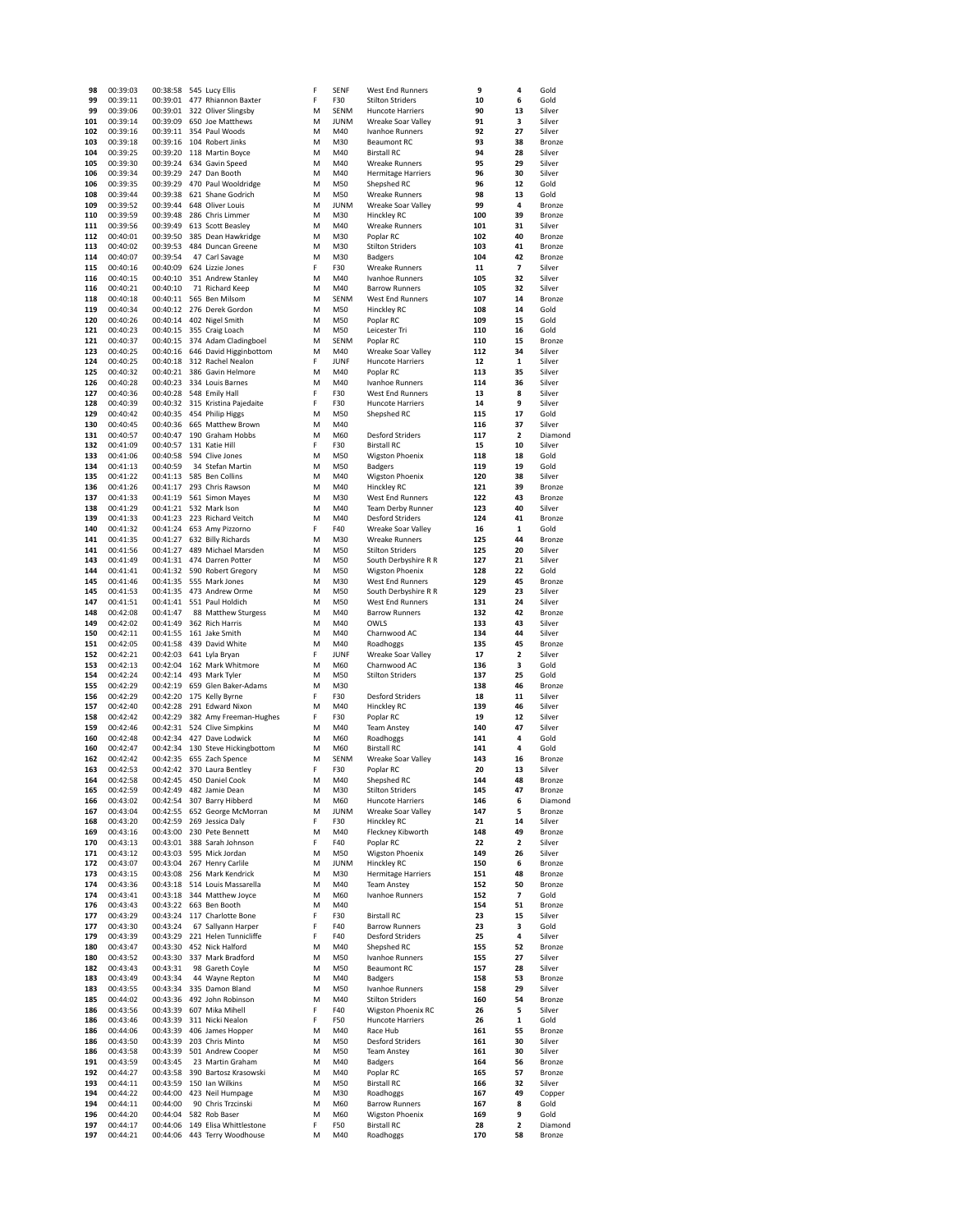| 199        | 00:44:16             | 00:44:09             | 666 Samantha Burditt Wright            | F      | F50                |                                                    | 29         | з                              | Gold             |
|------------|----------------------|----------------------|----------------------------------------|--------|--------------------|----------------------------------------------------|------------|--------------------------------|------------------|
| 200        | 00:44:22             | 00:44:10             | 279 Rachel Haddon                      | F      | SENF               | Hinckley RC                                        | 30         | 5                              | Bronze           |
| 201        | 00:44:27             | 00:44:13             | 457 Philip Leaney                      | M      | M30                | Shepshed RC                                        | 171        | 50                             | Copper           |
| 201<br>203 | 00:44:22<br>00:44:33 | 00:44:13             | 59 Chris Donovan                       | M<br>M | M40                | <b>Barlestone St Giles</b><br>South Derbyshire R R | 171        | 59<br>10                       | Bronze           |
| 204        | 00:44:31             | 00:44:14<br>00:44:17 | 472 Stephen Leafe<br>240 Lorna Muskett | F      | M60<br>F40         | Fleckney Kibworth AC                               | 173<br>31  | 6                              | Gold<br>Silver   |
| 205        | 00:44:27             | 00:44:20             | 302 Gill Bland                         | F      | F40                | <b>Huncote Harriers</b>                            | 32         | 7                              | Silver           |
| 206        | 00:44:47             | 00:44:21             | 298 Kelly Wilson                       | F      | F30                | Hinckley RC                                        | 33         | 16                             | Bronze           |
| 207        | 00:44:34             | 00:44:24             | 303 Huw Davies                         | M      | M40                | Huncote Harriers                                   | 174        | 60                             | Bronze           |
| 208        | 00:44:35             | 00:44:25             | 180 Jo Fluke                           | F      | F30                | <b>Desford Striders</b>                            | 34         | 17                             | Bronze           |
| 208        | 00:44:40             | 00:44:25             | 608 Mark Thorne                        | M      | M40                | <b>Wigston Phoenix RC</b>                          | 175        | 61                             | Bronze           |
| 210        | 00:44:46             | 00:44:31             | 129 Laura Grimbley                     | F      | F30                | <b>Birstall RC</b>                                 | 35         | 18                             | Bronze           |
| 210        | 00:44:45             | 00:44:31             | 144 Marvin Smith                       | M      | M50                | <b>Birstall RC</b>                                 | 176        | 33                             | Silver           |
| 212        | 00:44:44             | 00:44:32             | 319 Hugh Potter                        | M      | M60                | <b>Huncote Harriers</b>                            | 177        | 11                             | Gold             |
| 213        | 00:44:58             | 00:44:33             | 206 Emily Newton                       | F      | F40                | <b>Desford Striders</b>                            | 36         | 8                              | Silver           |
| 214        | 00:44:42             | 00:44:35             | 418 Kathryn Evans                      | F      | F40                | Roadhoggs                                          | 37         | 9                              | Silver           |
| 215        | 00:45:13             | 00:44:40             | 381 Rebecca Elliott                    | F      | F30                | Poplar RC                                          | 38         | 19                             | Bronze           |
| 216        | 00:45:14             | 00:44:42             | 380 Paul Dewick                        | M      | M50                | Poplar RC                                          | 178        | 34                             | Silver           |
| 217        | 00:45:04             | 00:44:50             | 10 David Craig                         | M      | M50                | <b>Badgers</b>                                     | 179        | 35                             | Bronze           |
| 218        | 00:45:29             | 00:44:53             | 325 Andrew Spare                       | M      | M50                | <b>Huncote Harriers</b>                            | 180        | 36                             | Bronze           |
| 219        | 00:45:12             | 00:44:55             | 459 Cj Preddy                          | M      | SENM               | Shepshed RC                                        | 181        | 17                             | Copper           |
| 220        | 00:45:07             | 00:44:56             | 310 Helen Mercer                       | F      | F50                | <b>Huncote Harriers</b>                            | 39         | 4                              | Diamond          |
| 221        | 00:45:19             | 00:45:00             | 250 Bridie Darcy                       | F      | F40                | <b>Hermitage Harriers</b>                          | 40         | 10                             | Silver           |
| 222        | 00:45:24             | 00:45:09             | 583 Stephen Bateup                     | M      | M30                | Wigston Phoenix                                    | 182        | 51                             | Copper           |
| 223        | 00:45:46             | 00:45:12             | 346 Amelia Monaghan                    | F      | F30                | Ivanhoe Runners                                    | 41         | 20                             | Bronze           |
| 224        | 00:45:34             | 00:45:15             | 642 Cassandra Dodge                    | F      | JUNF               | Wreake Soar Valley                                 | 42         | 3                              | Bronze           |
| 225<br>226 | 00:45:56             | 00:45:21             | 100 Vince Frain                        | M<br>M | M50<br><b>JUNM</b> | <b>Beaumont RC</b>                                 | 183<br>184 | 37<br>$\overline{\phantom{a}}$ | Bronze           |
| 226        | 00:45:30<br>00:45:42 | 00:45:22<br>00:45:22 | 679 Jack Sanders<br>211 Duncan Percy   | M      | M60                | <b>Desford Striders</b>                            | 184        | 12                             | Copper<br>Silver |
| 228        | 00:45:43             | 00:45:23             | 72 Liam King                           | M      | M40                | <b>Barrow Runners</b>                              | 186        | 62                             | Copper           |
| 229        | 00:45:40             | 00:45:25             | 445 Harry Short                        | M      | M40                | Roadhoggs Leicester                                | 187        | 63                             | Bronze           |
| 230        | 00:45:57             | 00:45:27             | 495 Mike Williams                      | M      | M50                | <b>Stilton Striders</b>                            | 188        | 38                             | Silver           |
| 231        | 00:45:53             | 00:45:28             | 191 Graham Hodgson                     | M      | M40                | <b>Desford Striders</b>                            | 189        | 64                             | Copper           |
| 232        | 00:45:49             | 00:45:29             | 287 Penny Masser                       | F      | F50                | Hinckley RC                                        | 43         | 5                              | Diamond          |
| 233        | 00:45:46             | 00:45:31             | 52 Ashley Taylor                       | M      | M30                | Badgers                                            | 190        | 52                             | Copper           |
| 234        | 00:46:12             | 00:45:32             | 500 Paul Cohen                         | M      | M40                | <b>Team Anstey</b>                                 | 191        | 65                             | Bronze           |
| 234        | 00:45:47             | 00:45:32             | 12 Robert Crow                         | M      | M50                | <b>Badgers</b>                                     | 191        | 39                             | Silver           |
| 236        | 00:45:47             | 00:45:36             | 85 Kathy Robinson                      | F      | F50                | <b>Barrow Runners</b>                              | 44         | 6                              | Gold             |
| 237        | 00:45:56             | 00:45:37             | 165 Ball Andy                          | M      | M50                | <b>Desford Striders</b>                            | 193        | 40                             | Silver           |
| 238        | 00:45:52             | 00:45:38             | 20 Cheryl Dewis                        | F      | F50                | <b>Badgers</b>                                     | 45         | 7                              | Gold             |
| 239        | 00:46:01             | 00:45:40             | 661 Neil Bayliss                       | М      | M40                |                                                    | 194        | 66                             | Copper           |
| 239        | 00:45:56             | 00:45:40             | 598 Andrew Mayes                       | M      | M40                | <b>Wigston Phoenix</b>                             | 194        | 66                             | Bronze           |
| 241        | 00:46:04             | 00:45:42             | 673 Steve Hammond                      | M      | M60                |                                                    | 196        | 13                             | Silver           |
| 242        | 00:46:03             | 00:45:47             | 2 Michael Bailey                       | M      | M60                | <b>Badgers</b>                                     | 197        | 14                             | Gold             |
| 243        | 00:46:25             | 00:45:48             | 455 Stuart Hunter                      | М      | M60                | Shepshed RC                                        | 198        | 15                             | Silver           |
| 244        | 00:46:11             | 00:45:49             | 404 Peter Van Hooff                    | M      | M40                | Poplar RC                                          | 199        | 68                             | Copper           |
| 245        | 00:46:14             | 00:45:52             | 270 Tony Davis                         | M      | M60                | Hinckley RC                                        | 200        | 16                             | Silver           |
| 246        | 00:46:13             | 00:45:54             | 204 Brian Moran                        | M      | M60                | <b>Desford Striders</b>                            | 201        | 17                             | Diamond          |
| 247        | 00:46:07             | 00:45:56             | 86 Mark Sadler                         | M      | M60                | <b>Barrow Runners</b>                              | 202        | 18                             | Silver           |
| 248        | 00:46:43             | 00:45:59             | 371 Kevin Brooks                       | M      | M30                | Poplar RC                                          | 203        | 53                             | Copper           |
| 248<br>250 | 00:46:24             | 00:45:59             | 61 Charlie King                        | M<br>M | M40<br>M50         | <b>Barlestone St Giles</b>                         | 203        | 69<br>41                       | Bronze<br>Bronze |
| 251        | 00:46:23<br>00:46:37 | 00:46:00<br>00:46:01 | 379 Peter Derro<br>97 Hannah Coleman   | F      | F30                | Poplar RC<br><b>Beaumont RC</b>                    | 205<br>46  | 21                             | Bronze           |
| 252        | 00:46:15             | 00:46:02             | 135 Kitesh Mistry                      | M      | M30                | <b>Birstall RC</b>                                 | 206        | 54                             | Copper           |
| 253        | 00:46:23             | 00:46:03             | 199 Mike Matthews                      | M      | M40                | <b>Desford Striders</b>                            | 207        | 70                             | Bronze           |
| 254        | 00:46:26             | 00:46:04             | 281 Richard Hayne                      | M      | M40                | Hinckley RC                                        | 208        | 71                             | Bronze           |
| 254        | 00:46:21             | 00:46:04             | 461 Gary Sawle                         | M      | M40                | Shepshed RC                                        | 208        | 71                             | Bronze           |
| 256        | 00:46:33             | 00:46:07             | 283 Patricia Holland                   | F      | F40                | Hinckley RC                                        | 47         | 11                             | Silver           |
| 257        | 00:46:22             | 00:46:09             | 612 Steve Bates                        | M      | M40                | <b>Wreake Runners</b>                              | 210        | 73                             | Bronze           |
| 258        | 00:46:45             | 00:46:16             | 687 Neil Wright                        | M      | M40                |                                                    | 211        | 74                             | Bronze           |
| 258        | 00:46:42             | 00:46:16             | 480 Michael Cooke                      | M      | M50                | <b>Stilton Striders</b>                            | 211        | 42                             | <b>Bronze</b>    |
| 260        | 00:46:34             | 00:46:17             | 121 Nathan Burrows                     | М      | M40                | <b>Birstall RC</b>                                 | 213        | 75                             | Copper           |
| 261        | 00:46:34             | 00:46:19             | 438 Steven Wheeler                     | M      | M50                | Roadhoggs                                          | 214        | 43                             | Bronze           |
| 262        | 00:46:33             | 00:46:21             | 336 Andrew Bottrill                    | M      | M40                | Ivanhoe Runners                                    | 215        | 76                             | Bronze           |
| 263        | 00:46:46             | 00:46:25             | 384 Anna Harding                       | F      | F40                | Poplar RC                                          | 48         | 12                             | Silver           |
| 263        | 00:47:03             | 00:46:25             | 308 Paula Jennings                     | F      | F40                | <b>Huncote Harriers</b>                            | 48         | 12                             | Silver           |
| 265        | 00:46:35             | 00:46:26             | 680 Jonathan Sanders                   | M      | M40                |                                                    | 216        | 77                             | Bronze           |
| 266        | 00:46:44             | 00:46:28             | 139 Kate O'Brien                       | F      | SENF               | <b>Birstall RC</b>                                 | 50         | 6                              | Bronze           |
| 267        | 00:46:46             | 00:46:31             | 651 Nicola McGlinchey                  | F      | F40                | Wreake Soar Valley                                 | 51         | 14                             | Silver           |
| 267        | 00:46:57             | 00:46:31             | 557 Neil Lancastle                     | M      | M50                | West End Runners                                   | 217        | 44                             | Silver           |
| 269<br>270 | 00:46:58<br>00:47:02 | 00:46:35<br>00:46:39 | 253 Duncan Ford<br>389 Tony Johnson    | M<br>М | M40<br>M50         | <b>Hermitage Harriers</b><br>Poplar RC             | 218<br>219 | 78<br>45                       | Copper<br>Bronze |
| 271        | 00:46:56             | 00:46:40             | 33 Peter Mann                          | M      | M60                | <b>Badgers</b>                                     | 220        | 19                             | Silver           |
| 272        | 00:47:02             | 00:46:41             | 654 Lucas Spence                       | М      | JUNM               | Wreake Soar Valley                                 | 221        | 8                              | Copper           |
| 272        | 00:47:09             | 00:46:41             | 486 Anthony Ison                       | M      | M30                | <b>Stilton Striders</b>                            | 221        | 55                             | Copper           |
| 274        | 00:47:01             | 00:46:43             | 451 David Gavin                        | M      | M40                | Shepshed RC                                        | 223        | 79                             | Bronze           |
| 274        | 00:47:00             | 00:46:43             | 464 Stuart Taylor                      | M      | M50                | Shepshed RC                                        | 223        | 46                             | Bronze           |
| 276        | 00:47:05             | 00:46:44             | 408 Angus Spence                       | M      | M40                | Race Rapid                                         | 225        | 80                             | Copper           |
| 277        | 00:46:50             | 00:46:45             | 580 Ricky Aggarwal                     | M      | M40                | <b>Wigston Phoenix</b>                             | 226        | 81                             | Copper           |
| 278        | 00:47:25             | 00:46:46             | 87 Dawn Storer                         | F      | F50                | <b>Barrow Runners</b>                              | 52         | 8                              | Gold             |
| 279        | 00:47:15             | 00:46:48             | 292 Kate Perkins                       | F      | F40                | Hinckley RC                                        | 53         | 15                             | Bronze           |
| 280        | 00:47:18             | 00:46:52             | 490 Rob Mee                            | M      | M50                | <b>Stilton Striders</b>                            | 227        | 47                             | Bronze           |
| 281        | 00:47:03             | 00:46:56             | 414 Jackie Brown                       | F      | F50                | Roadhoggs                                          | 54         | 9                              | Gold             |
| 281        | 00:47:11             | 00:46:56             | 237 Bernadette Owen                    | F      | F60                | Fleckney Kibworth                                  | 54         | $\mathbf 1$                    | Rhodium          |
| 281        | 00:47:12             | 00:46:56             | 38 Adrian Parkes                       | M      | M60                | <b>Badgers</b>                                     | 228        | 20                             | Silver           |
| 284        | 00:47:26             | 00:47:01             | 209 Chris Parkin                       | M      | M50                | <b>Desford Striders</b>                            | 229        | 48                             | Bronze           |
| 285        | 00:47:37             | 00:47:10             | 496 Kurt Wilson                        | M      | M40                | <b>Stilton Striders</b>                            | 230        | 82                             | Bronze           |
| 286        | 00:47:45             | 00:47:11             | 338 Rebecca Enion                      | F<br>F | F30                | Ivanhoe Runners                                    | 56         | 22                             | Bronze           |
| 287<br>288 | 00:47:38             | 00:47:14<br>00:47:17 | 170 Lisa Bettoney                      | F      | F40<br>F50         | <b>Desford Striders</b><br><b>Birstall RC</b>      | 57<br>58   | 16<br>10                       | Silver<br>Silver |
| 288        | 00:47:33<br>00:47:37 | 00:47:17             | 148 Nikki Welyczko<br>64 Paul Bentley  | М      | M40                | <b>Barrow Runners</b>                              | 231        | 83                             | Copper           |
| 290        | 00:47:40             | 00:47:23             | 462 Craig Stinchcombe                  | M      | M40                | Shepshed RC                                        | 232        | 84                             | Copper           |
| 291        | 00:47:48             | 00:47:24             | 488 Vicki Lowe                         | F      | F50                | <b>Stilton Striders</b>                            | 59         | 11                             | Silver           |
| 292        | 00:47:42             | 00:47:25             | 586 Andrew Cooke                       | M      | M50                | <b>Wigston Phoenix</b>                             | 233        | 49                             | Bronze           |
| 293        | 00:47:55             | 00:47:31             | 535 Grace Bale                         | F      | SENF               | West End Runners                                   | 60         | 7                              | Bronze           |
| 294        | 00:47:58             | 00:47:45             | 417 John Drake                         | M      | M30                | Roadhoggs                                          | 234        | 56                             | Pewter           |
| 295        | 00:48:05             | 00:47:49             | 577 Denis Thompson                     | M      | M60                | West End Runners                                   | 235        | 21                             | Silver           |
| 296        | 00:48:27             | 00:47:56             | 637 Christian Webb-Jenkins             | M      | M50                | <b>Wreake Runners</b>                              | 236        | 50                             | Bronze           |
| 297        | 00:48:23             | 00:47:57             | 640 Claire Bryan                       | F      | F40                | Wreake Soar Valley                                 | 61         | 17                             | Bronze           |
| 297        | 00:48:08             | 00:47:57             | 226 Linda Whitelegg                    | F      | F50                | <b>Desford Striders</b>                            | 61         | 12                             | Gold             |
|            | 00:48:25             |                      | 00:48:01 415 Dave Bullivant            | M      | M40                | Roadhoggs                                          | 237        | 85                             | Copper           |
| 299        |                      |                      |                                        |        |                    |                                                    |            |                                |                  |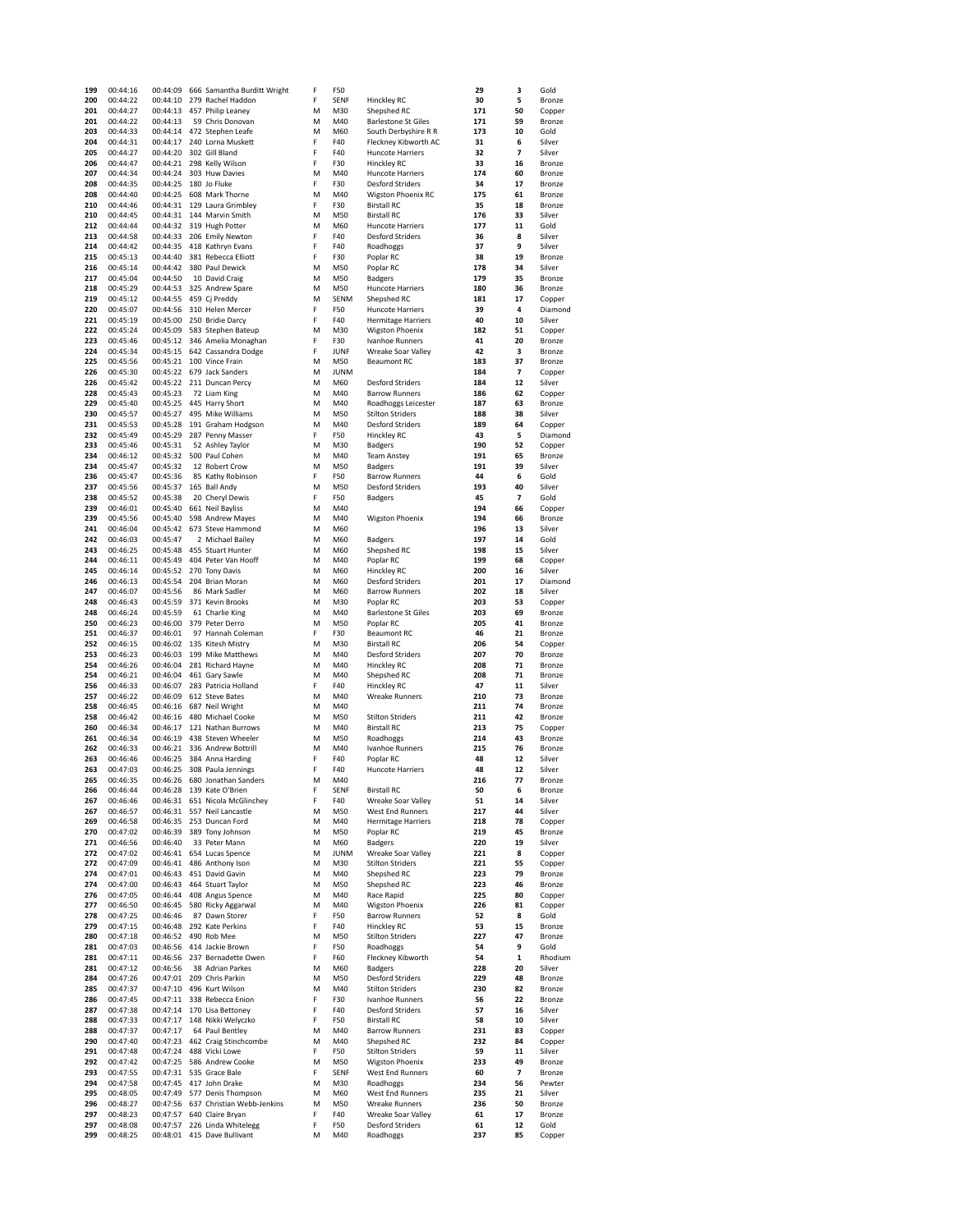| 300        | 00:48:27             | 00:48:05               | 600 Sarah Odom                                   | F      | F40        | <b>Wigston Phoenix</b>                           | 63         | 18       | Bronze           |
|------------|----------------------|------------------------|--------------------------------------------------|--------|------------|--------------------------------------------------|------------|----------|------------------|
| 301        | 00:48:36             | 00:48:06               | 515 Paul McMorran                                | M      | M40        | <b>Team Anstey</b>                               | 238        | 86       | Copper           |
| 302<br>303 | 00:48:31             | 00:48:08               | 422 Anna Hiley                                   | F      | F40        | Roadhoggs                                        | 64         | 19       | Bronze           |
| 304        | 00:48:48<br>00:48:51 | 00:48:22<br>00:48:27   | 483 Vicki Galbraith<br>421 Charly Feldman        | F<br>F | F40<br>F30 | <b>Stilton Striders</b><br>Roadhoggs             | 65<br>66   | 20<br>23 | Bronze<br>Bronze |
| 305        | 00:48:45             | 00:48:30               | 234 Abby Davies                                  | F      | F30        | Fleckney Kibworth                                | 67         | 24       | Copper           |
| 306        | 00:49:28             | 00:48:50               | 347 Suzy Parish                                  | F      | F40        | Ivanhoe Runners                                  | 68         | 21       | Bronze           |
| 307        | 00:49:11             | 00:48:53               | 468 Steve Williams                               | M      | M40        | Shepshed RC                                      | 239        | 87       | Copper           |
| 308        | 00:48:54             | 00:48:54               | 232 John Clampin                                 | M      | M50        | Fleckney Kibworth                                | 240        | 51       | Bronze           |
| 309        | 00:49:15             | 00:48:57               | 511 Claire Kiffin                                | F      | F40        | <b>Team Anstey</b><br><b>Badgers</b>             | 69         | 22<br>57 | Bronze           |
| 310<br>310 | 00:49:20<br>00:49:16 | 00:49:02               | 1 Andy Altoft<br>00:49:02 627 Mukesh Manani      | М<br>M | M30<br>M50 | Wreake Runners                                   | 241<br>241 | 52       | Pewter<br>Bronze |
| 312        | 00:49:33             | 00:49:13               | 358 Robert Pasley                                | М      | M50        | Long Eaton RC                                    | 243        | 53       | Bronze           |
| 313        | 00:49:39             | 00:49:19               | 62 Amanda Bailey                                 | F      | F40        | <b>Barrow Runners</b>                            | 70         | 23       | Bronze           |
| 314        | 00:49:55             | 00:49:26               | 591 Jonathan Hewitt                              | M      | M40        | <b>Wigston Phoenix</b>                           | 244        | 88       | Copper           |
| 315        | 00:49:58             | 00:49:27               | 617 Bob Clark                                    | M      | M40        | <b>Wreake Runners</b>                            | 245        | 89       | Copper           |
| 316<br>316 | 00:50:00<br>00:49:54 | 00:49:32               | 00:49:32 274 Sarah Garford<br>119 Scott Brownlow | F<br>M | F40<br>M50 | <b>Hinckley RC</b><br><b>Birstall RC</b>         | 71<br>246  | 24<br>54 | Bronze<br>Copper |
| 318        | 00:50:01             | 00:49:33               | 475 Julie Ashby                                  | F      | F50        | <b>Stilton Striders</b>                          | 72         | 13       | Silver           |
| 319        | 00:50:01             | 00:49:39               | 440 Chris Willmott                               | M      | M50        | Roadhoggs                                        | 247        | 55       | Bronze           |
| 320        | 00:50:17             | 00:49:41               | 353 Lindsay Tilbury                              | F      | F30        | Ivanhoe Runners                                  | 73         | 25       | Copper           |
| 320        | 00:50:04             | 00:49:41               | 599 Kayleigh Odom                                | F      | SENF       | <b>Wigston Phoenix</b>                           | 73         | 8        | Copper           |
| 322<br>323 | 00:49:56             | 00:49:42               | 57 Emma Woolrich<br>145 Tristan Snutch           | F<br>M | F40<br>M30 | <b>Badgers</b>                                   | 75<br>248  | 25<br>58 | Bronze           |
| 324        | 00:50:26<br>00:50:15 | 00:49:47<br>00:49:56   | 49 Lil Souter                                    | F      | F30        | <b>Birstall RC</b><br><b>Badgers</b>             | 76         | 26       | Pewter<br>Copper |
| 325        | 00:50:46             | 00:50:01               | 387 Kevan Howarth                                | M      | M60        | Poplar RC                                        | 249        | 22       | Bronze           |
| 326        | 00:50:27             | 00:50:04               | 255 Paul Holmes                                  | M      | M60        | <b>Hermitage Harriers</b>                        | 250        | 23       | Silver           |
| 327        | 00:50:29             | 00:50:05               | 251 Danielle Dawson                              | F      | SENF       | <b>Hermitage Harriers</b>                        | 77         | 9        | Copper           |
| 328        | 00:50:32             | 00:50:08               | 172 Ian Birnie                                   | M      | M60        | <b>Desford Striders</b>                          | 251        | 24       | Bronze           |
| 329<br>330 | 00:50:28<br>00:50:48 | 00:50:09               | 35 Adam McElhone<br>32 Russell Lomas             | M<br>M | M50<br>M40 | <b>Badgers</b>                                   | 252<br>253 | 56<br>90 | Copper           |
| 331        | 00:50:39             | 00:50:11<br>00:50:13   | 579 Mick Tinbergen                               | M      | M50        | <b>Badgers</b><br>West End Runners               | 254        | 57       | Copper<br>Bronze |
| 332        | 00:50:43             | 00:50:14               | 132 Scott Kimberlin                              | M      | M50        | <b>Birstall RC</b>                               | 255        | 58       | Copper           |
| 333        | 00:50:58             | 00:50:21               | 330 Katrina Wightman                             | F      | F40        | <b>Huncote Harriers</b>                          | 78         | 26       | Copper           |
| 334        | 00:50:49             | 00:50:25               | 195 Paul Kent                                    | M      | M40        | <b>Desford Striders</b>                          | 256        | 91       | Copper           |
| 335        | 00:51:12             | 00:50:26 369 Ali Allan |                                                  | F      | F50        | Poplar RC                                        | 79         | 14       | Silver           |
| 336<br>337 | 00:51:32<br>00:51:06 | 00:50:29<br>00:50:33   | 74 Paul Leaney<br>174 Lisa Botterill             | M<br>F | M60<br>F40 | <b>Barrow Runners</b><br><b>Desford Striders</b> | 257<br>80  | 25<br>27 | Silver<br>Copper |
| 338        | 00:50:54             | 00:50:37               | 449 April Clough                                 | F      | F40        | Shepshed RC                                      | 81         | 28       | Copper           |
| 339        | 00:50:50             | 00:50:38               | 611 Fiona Bates                                  | F      | F50        | Wreake Runners                                   | 82         | 15       | Bronze           |
| 340        | 00:51:07             | 00:50:41               | 299 Karolina Bruska                              | F      | F40        | Hinckley running club                            | 83         | 29       | Copper           |
| 341        | 00:51:16             | 00:50:43               | 202 Amy Miller                                   | F      | F40        | <b>Desford Striders</b>                          | 84         | 30       | Copper           |
| 342        | 00:51:08             | 00:50:44               | 510 Michelle Kershaw                             | F      | F40        | <b>Team Anstey</b>                               | 85         | 31       | Bronze           |
| 343<br>344 | 00:51:16<br>00:51:28 | 00:50:45<br>00:50:53   | 125 Andy Finlow<br>208 Mark Page                 | М<br>M | M50<br>M50 | <b>Birstall RC</b><br><b>Desford Striders</b>    | 258<br>259 | 59<br>60 | Bronze<br>Copper |
| 344        | 00:51:10             | 00:50:53               | 447 David Bottomley                              | М      | M60        | Shepshed RC                                      | 259        | 26       | Bronze           |
| 346        | 00:51:19             | 00:50:55               | 670 Angela Donnelly                              | F      | F60        |                                                  | 86         | 2        | Gold             |
| 347        | 00:51:25             | 00:51:00               | 558 Rob Lee                                      | M      | M50        | West End Runners                                 | 261        | 61       | Copper           |
| 348        | 00:51:36             | 00:51:01               | 499 Jonathan Bott                                | M      | M50        | <b>Team Anstey</b>                               | 262        | 62       | Copper           |
| 349<br>350 | 00:51:26<br>00:51:33 | 00:51:07               | 00:51:02 538 Sue Bosley<br>647 Rich Horne        | F<br>M | F50<br>M50 | West End Runners<br>Wreake Soar Valley           | 87<br>263  | 16<br>63 | Silver<br>Bronze |
| 351        | 00:51:54             | 00:51:17               | 99 Jazzy Drew                                    | F      | SENF       | <b>Beaumont RC</b>                               | 88         | 10       | Copper           |
| 352        | 00:51:44             | 00:51:20               | 263 Fiona Townsend                               | F      | F30        | <b>Hermitage Harriers</b>                        | 89         | 27       | Copper           |
| 353        | 00:51:46             |                        | 00:51:21 589 Emma Finlinson                      | F      | F40        | Wigston Phoenix                                  | 90         | 32       | Bronze           |
| 354        | 00:52:01             | 00:51:26               | 326 Joanne Star Stark                            | F      | F50        | <b>Huncote Harriers</b>                          | 91         | 17       | Bronze           |
| 354<br>356 | 00:52:21<br>00:52:02 | 00:51:26<br>00:51:27   | 83 Matt Riley<br>318 Mike Percival               | M<br>M | M30<br>M60 | <b>Barrow Runners</b><br><b>Huncote Harriers</b> | 264<br>265 | 59<br>27 | Pewter<br>Bronze |
| 357        | 00:51:53             | 00:51:30               | 601 Teresa Rizoyannis                            | F      | F50        | Wigston Phoenix                                  | 92         | 18       | Silver           |
| 358        | 00:51:50             | 00:51:33               | 56 Phillipa Weston                               | F      | F60        | <b>Badgers</b>                                   | 93         | 3        | Gold             |
| 358        | 00:51:44             | 00:51:33               | 96 Stuart Coe                                    | M      | M60        | <b>Beaumont RC</b>                               | 266        | 28       | Silver           |
| 360        | 00:52:24             | 00:51:43               | 432 Julian Potts                                 | М      | M50        | Roadhoggs                                        | 267        | 64       | Copper           |
| 361        | 00:52:01             | 00:51:46               | 428 Tom Martin<br>00:51:46 392 Lorenzo Madge     | M      | M40        | Roadhoggs                                        | 268<br>268 | 92<br>29 | Pewter           |
| 361<br>363 | 00:52:19<br>00:52:27 | 00:51:51               | 110 Laura Newton                                 | М<br>F | M60<br>F40 | Poplar RC<br><b>Beaumont RC</b>                  | 94         | 33       | Bronze<br>Copper |
| 364        | 00:52:42             |                        | 00:51:52 185 Gary Grimsley                       | M      | SENM       | <b>Desford Striders</b>                          | 270        | 18       | Pewter           |
| 365        | 00:52:46             |                        | 00:51:53 491 Ashley Pick                         | M      | M40        | <b>Stilton Striders</b>                          | 271        | 93       | Copper           |
| 366        | 00:52:38             |                        | 00:51:58 126 Mark Flanagan                       | М      | M40        | <b>Birstall RC</b>                               | 272        | 94       | Copper           |
| 367        | 00:52:16             | 00:51:59               | 668 Ben Davies                                   | M      | M40        |                                                  | 273        | 95       | Pewter           |
| 368<br>369 | 00:52:29<br>00:52:26 | 00:52:05<br>00:52:08   | 261 Zoe Smith<br>29 Sharon Jackson               | F<br>F | F40<br>F40 | <b>Hermitage Harriers</b><br><b>Badgers</b>      | 95<br>96   | 34<br>35 | Bronze<br>Bronze |
| 370        | 00:52:48             | 00:52:09               | 431 Adele Postance                               | F      | F40        | Roadhoggs                                        | 97         | 36       | Bronze           |
| 371        | 00:52:27             | 00:52:10               | 238 Kirit Patel                                  | M      | M60        | Fleckney Kibworth                                | 274        | 30       | Bronze           |
| 372        | 00:52:55             | 00:52:11               | 502 Nicola Daly                                  | F      | F40        | <b>Team Anstey</b>                               | 98         | 37       | Copper           |
| 372        | 00:52:35             | 00:52:11               | 584 Les Chesterton                               | M      | M60        | <b>Wigston Phoenix</b>                           | 275        | 31       | Silver           |
| 374<br>375 | 00:52:43<br>00:52:30 | 00:52:14<br>00:52:18   | 597 Sandra Long<br>30 Jamie Lawrence             | F<br>M | F50<br>M30 | <b>Wigston Phoenix</b><br><b>Badgers</b>         | 99<br>276  | 19<br>60 | Silver<br>Pewter |
| 376        | 00:53:06             | 00:52:23               | 512 Grace Ladkin                                 | F      | SENF       | <b>Team Anstey</b>                               | 100        | 11       | Copper           |
| 377        | 00:52:44             | 00:52:27               | 5 Nicki Bowman                                   | F      | F40        | <b>Badgers</b>                                   | 101        | 38       | Copper           |
| 378        | 00:52:51             |                        | 00:52:33 540 Michael Congreve                    | M      | M30        | West End Runners                                 | 277        | 61       | Pewter           |
| 379        | 00:53:21             | 00:52:41               | 134 Chris Middleton                              | M      | M50        | <b>Birstall RC</b>                               | 278        | 65       | Copper           |
| 380        | 00:53:27             | 00:52:43               | 507 Louise Hoare                                 | F      | F40        | <b>Team Anstey</b>                               | 102        | 39       | Copper           |
| 380<br>382 | 00:53:11<br>00:53:11 | 00:52:43<br>00:52:45   | 275 Gary Gary Carlile<br>588 Becky Fairbairn     | M<br>F | M50<br>F40 | Hinckley RC<br>Wigston Phoenix                   | 279<br>103 | 66<br>40 | Copper<br>Copper |
| 383        | 00:53:39             | 00:53:10               | 606 Lisa Griffiths                               | F      | F50        | <b>Wigston Phoenix RC</b>                        | 104        | 20       | Silver           |
| 384        | 00:54:00             | 00:53:11               | 194 Vicky Keenan                                 | F      | F30        | <b>Desford Striders</b>                          | 105        | 28       | Copper           |
| 385        | 00:53:40             | 00:53:12               | 278 Sue Grewcock                                 | F      | F50        | Hinckley RC                                      | 106        | 21       | Bronze           |
| 386        | 00:54:03             | 00:53:16               | 219 Ami Taylor                                   | F      | F30        | <b>Desford Striders</b>                          | 107        | 29       | Copper           |
| 387<br>387 | 00:53:48<br>00:53:37 | 00:53:17<br>00:53:17   | 610 Zoe Barker<br>456 Stacy King                 | F<br>F | F40<br>F40 | Wreake Runners<br>Shepshed RC                    | 108<br>108 | 41<br>41 | Copper<br>Copper |
| 389        | 00:54:11             | 00:53:19               | 257 Colin Mayes                                  | М      | M60        | <b>Hermitage Harriers</b>                        | 280        | 32       | Silver           |
| 390        | 00:54:15             | 00:53:25               | 181 Nikki Fraser                                 | F      | F40        | <b>Desford Striders</b>                          | 110        | 43       | Copper           |
| 391        | 00:53:44             | 00:53:32               | 58 Chris Young                                   | М      | M30        | <b>Badgers</b>                                   | 281        | 62       | Tungsten         |
| 391        | 00:53:45             | 00:53:32               | 609 Alastair Anderson                            | M      | SENM       | <b>Wreake Runners</b>                            | 281        | 19       | Tungsten         |
| 393        | 00:54:29             | 00:53:39               | 220 Cheryl Tonks                                 | F      | F40        | <b>Desford Striders</b>                          | 111        | 44       | Copper           |
| 394<br>395 | 00:54:15<br>00:54:13 | 00:53:40<br>00:53:42   | 317 Claire Percival<br>674 Malcolm Lord          | F<br>M | F30<br>M60 | <b>Huncote Harriers</b>                          | 112<br>283 | 30<br>33 | Pewter<br>Bronze |
| 396        | 00:54:08             | 00:53:44               | 239 Mike Turner                                  | M      | M60        | Fleckney Kibworth                                | 284        | 34       | Bronze           |
| 397        | 00:54:18             | 00:53:46               | 547 Jane Hagreen                                 | F      | F50        | <b>West End Runners</b>                          | 113        | 22       | Bronze           |
| 398        | 00:54:59             | 00:54:05               | 82 Caroline Richardson                           | F      | F50        | <b>Barrow Runners</b>                            | 114        | 23       | Bronze           |
| 399        | 00:54:51             | 00:54:20               | 419 Lee Fairclough                               | M      | M40        | Roadhoggs                                        | 285        | 96       | Pewter           |
| 400        | 00:55:09             | 00:54:23               | 210 Julia Patterson                              | F      | F40        | <b>Desford Striders</b>                          | 115        | 45       | Copper           |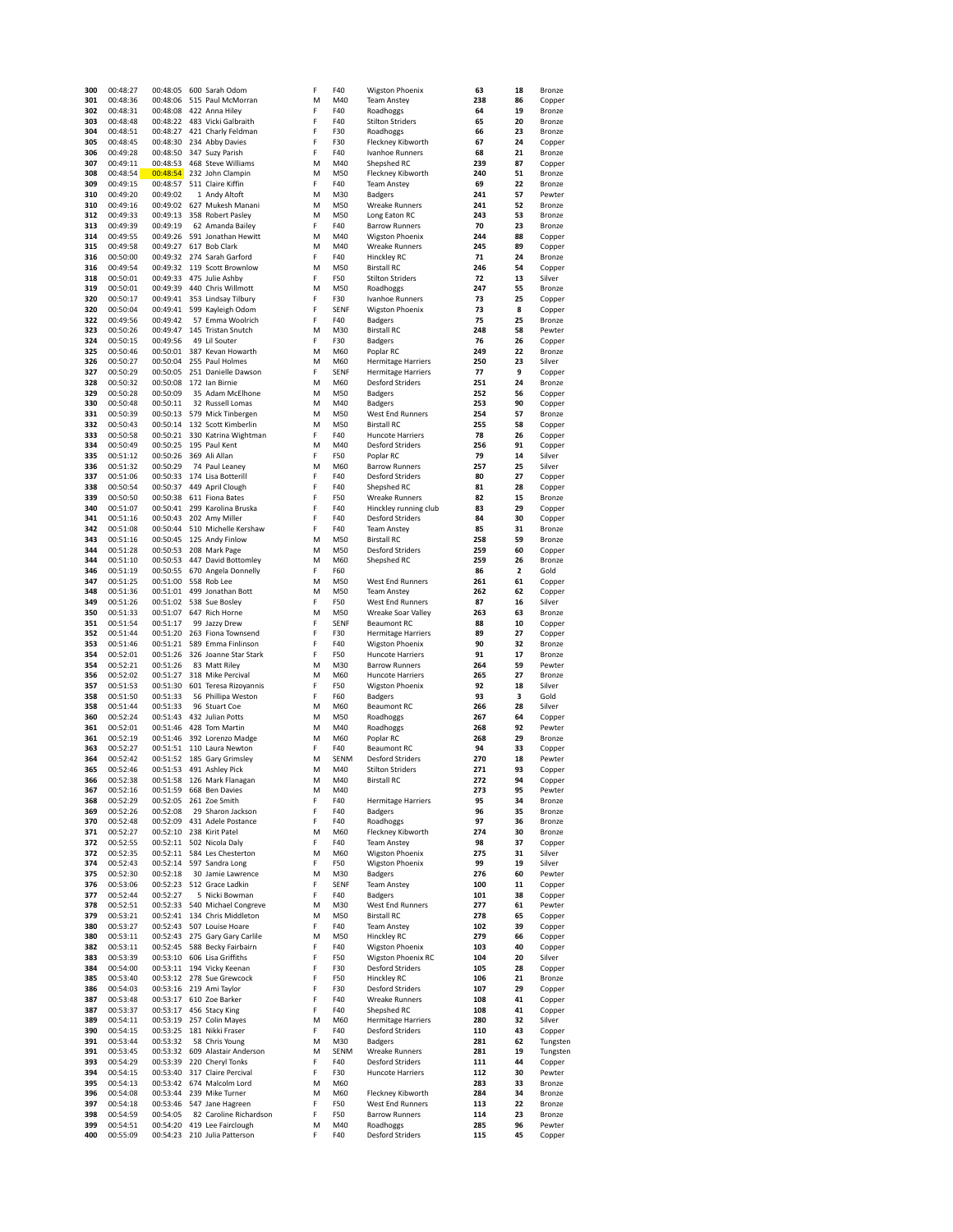| 401        | 00:55:09             |                      | 00:54:24 213 Cheryl Roberts                | F      | F30         | <b>Desford Striders</b>                       | 116        | 31        | Pewter               |
|------------|----------------------|----------------------|--------------------------------------------|--------|-------------|-----------------------------------------------|------------|-----------|----------------------|
| 402        | 00:55:01             | 00:54:30             | 123 Simon Cox                              | M      | M50         | <b>Birstall RC</b>                            | 286        | 67        | Pewter               |
| 403        | 00:55:04             | 00:54:32             | 13 Janet Crumpton                          | F      | F50         | <b>Badgers</b>                                | 117        | 24        | Bronze               |
| 404        | 00:55:10             | 00:54:33             | 323 Graham Smith                           | M      | M50         | Huncote Harriers                              | 287        | 68        | Copper               |
| 405        | 00:55:02             | 00:54:35             | 271 Panayiota Demosthenous                 | F      | F40         | Hinckley RC                                   | 118        | 46        | Copper               |
| 405<br>405 | 00:55:23<br>00:55:11 | 00:54:35<br>00:54:35 | 630 Lyndsey Parsons<br>92 Joy Brown        | F<br>F | F50<br>F50  | <b>Wreake Runners</b><br><b>Beaumont RC</b>   | 118<br>118 | 25<br>25  | Bronze<br>Bronze     |
| 408        | 00:55:33             | 00:54:45             | 626 Michele Lattimore                      | F      | F40         | <b>Wreake Runners</b>                         | 121        | 47        | Copper               |
| 409        | 00:55:17             | 00:54:53             | 554 Vicki Hudson                           | F      | F50         | <b>West End Runners</b>                       | 122        | 27        | Bronze               |
| 410        | 00:55:50             | 00:55:00             | 222 Stacey Tuplin                          | F      | F30         | <b>Desford Striders</b>                       | 123        | 32        | Pewter               |
| 411        | 00:55:56             | 00:55:07             | 218 Ruth Statham                           | F      | F30         | <b>Desford Striders</b>                       | 124        | 33        | Pewter               |
| 412        | 00:55:59             | 00:55:14             | 494 Vanessa Walker                         | F      | F60         | <b>Stilton Striders</b>                       | 125        | 4         | Silver               |
| 413        | 00:56:06             | 00:55:19             | 517 Jon Norwell                            | M      | M30         | <b>Team Anstey</b>                            | 288        | 63        | Tungsten             |
| 414        | 00:56:07             |                      | 00:55:20 498 Gemma Bell                    | F      | F40         | <b>Team Anstey</b>                            | 126        | 48        | Pewter               |
| 415        | 00:56:08             | 00:55:21             | 527 Frankie Sutherington                   | F      | F30         | <b>Team Anstey</b>                            | 127        | 34        | Pewter               |
| 416        | 00:56:00             | 00:55:26             | 40 Liz Peel                                | F      | F40         | <b>Badgers</b>                                | 128        | 49        | Copper               |
| 417        | 00:56:05             | 00:55:44             | 587 Raymond Draycott                       | M      | M60         | <b>Wigston Phoenix</b>                        | 289        | 35        | Bronze               |
| 418        | 00:56:38             | 00:55:47             | 508 Rae Howe                               | F      | F50         | <b>Team Anstey</b>                            | 129        | 28        | Copper               |
| 419        | 00:56:36             | 00:55:58             | 352 Susan Tait                             | F      | F60         | Ivanhoe Runners                               | 130        | 5         | Silver               |
| 419<br>419 | 00:56:54<br>00:56:38 | 00:55:58<br>00:55:58 | 672 Simon Grant<br>528 John Tobin          | M<br>M | M40<br>M50  | <b>Team Anstey</b>                            | 290<br>290 | 97<br>69  | Pewter<br>Pewter     |
| 422        | 00:56:31             | 00:56:02             | 143 David Richards                         | M      | M60         | <b>Birstall RC</b>                            | 292        | 36        | Bronze               |
| 423        | 00:56:24             | 00:56:03             | 63 Emma Bailey                             | F      | F40         | <b>Barrow Runners</b>                         | 131        | 50        | Copper               |
| 424        | 00:56:50             |                      | 00:56:10 146 John Starbuck                 | M      | M60         | <b>Birstall RC</b>                            | 293        | 37        | Bronze               |
| 425        | 00:56:44             | 00:56:11             | 142 Gillian Rathbone                       | F      | F60         | <b>Birstall RC</b>                            | 132        | 6         | Gold                 |
| 426        | 00:56:47             | 00:56:14             | 562 Vicky Mayes                            | F      | F30         | West End Runners                              | 133        | 35        | Pewter               |
| 427        | 00:57:10             | 00:56:16             | 393 Pip Mattock                            | F      | F40         | Poplar RC                                     | 134        | 51        | Copper               |
| 428        | 00:56:54             | 00:56:21             | 17 Joanne Davies                           | F      | F40         | <b>Badgers</b>                                | 135        | 52        | Copper               |
| 429        | 00:57:08             | 00:56:23             | 571 Ann Popovich                           | F      | F60         | West End Runners                              | 136        | 7         | Silver               |
| 429        | 00:57:10             | 00:56:23             | 169 Leon Bettoney                          | M      | <b>JUNM</b> | <b>Desford Striders</b>                       | 294        | 9         | Tungsten             |
| 431        | 00:57:03             | 00:56:27             | 434 Marcus Shaikh                          | M      | M40         | Roadhoggs                                     | 295        | 98        | Pewter               |
| 432        | 00:56:55             | 00:56:29             | 563 Sara McAdam                            | F      | F40         | West End Runners                              | 137        | 53        | Copper               |
| 432        | 00:56:49             | 00:56:29             | 466 Alice Warner                           | F      | SENF        | Shepshed RC                                   | 137        | 12        | Pewter               |
| 434        | 00:57:19             | 00:56:36             | 289 Paris Masters                          | F      | SENF        | Hinckley RC                                   | 139        | 13        | Pewter               |
| 435        | 00:57:32             | 00:56:37             | 376 Emma Cope                              | F      | F40         | Poplar RC                                     | 140        | 54        | Copper               |
| 436        | 00:57:26             | 00:56:47             | 430 Grace Norman                           | F      | F30         | Roadhoggs                                     | 141        | 36        | Pewter               |
| 437        | 00:57:36             | 00:56:48             | 197 Pam Lord                               | F      | F60         | Desford Striders                              | 142        | 8         | Silver               |
| 438<br>438 | 00:57:33             | 00:57:00             | 658 Lisa Woolman                           | F<br>F | F40         | Wreake Soar Valley                            | 143        | 55<br>29  | Copper               |
| 438        | 00:57:33<br>00:57:32 | 00:57:00<br>00:57:00 | 645 Karen Henderson<br>552 Jayne Holmes    | F      | F50<br>F50  | Wreake Soar Valley<br><b>West End Runners</b> | 143<br>143 | 29        | Copper<br>Copper     |
| 441        | 00:57:45             | 00:57:03             | 288 Betty Masters                          | F      | F50         | Hinckley RC                                   | 146        | 31        | Bronze               |
| 442        | 00:57:47             | 00:57:04             | 290 Nick Moore                             | M      | M40         | Hinckley RC                                   | 296        | 99        | Tungsten             |
| 443        | 00:57:25             | 00:57:06             | 467 Caroline Werra                         | F      | F30         | Shepshed RC                                   | 147        | 37        | Pewter               |
| 444        | 00:57:46             | 00:57:17             | 296 Julia Waite                            | F      | F40         | Hinckley RC                                   | 148        | 56        | Copper               |
| 445        | 00:58:08             | 00:57:23             | 216 Sally Smith                            | F      | F40         | <b>Desford Striders</b>                       | 149        | 57        | Pewter               |
| 446        | 00:58:10             | 00:57:25             | 546 Lis Gibbs                              | F      | F40         | <b>West End Runners</b>                       | 150        | 58        | Copper               |
| 447        | 00:58:13             | 00:57:28             | 684 Daniel Theobold                        | M      | M30         |                                               | 297        | 64        | Tungsten             |
| 448        | 00:58:06             | 00:57:29             | 333 Lucy Allsop                            | F      | F30         | Ivanhoe Runners                               | 151        | 38        | Pewter               |
| 448        | 00:58:06             | 00:57:29             | 348 Gemma Shaw                             | F      | F40         | Ivanhoe Runners                               | 151        | 59        | Pewter               |
| 450        | 00:58:24             | 00:57:41             | 497 Sharon Beck                            | F      | F50         | <b>Team Anstey</b>                            | 153        | 32        | Copper               |
| 451        | 00:58:26             | 00:57:42             | 525 Sarah Stainton                         | F      | F40         | Team Anstey                                   | 154        | 60        | Copper               |
| 452        | 00:58:15             | 00:57:43             | 15 Ann-Marie Currier                       | F      | F40         | <b>Badgers</b>                                | 155        | 61        | Pewter               |
| 453        | 00:58:43             | 00:57:52             | 114 Tony Barnard                           | M      | M60         | <b>Birstall RC</b>                            | 298        | 38        | Copper               |
| 454        | 00:58:38             | 00:57:55             | 522 Penny Robb                             | F      | F50         | <b>Team Anstey</b>                            | 156        | 33        | Bronze               |
| 455<br>455 | 00:58:53             | 00:58:15<br>00:58:15 | 277 Jenny Green                            | F<br>F | F30<br>F60  | Hinckley RC                                   | 157        | 39<br>9   | Pewter               |
| 455        | 00:58:42<br>00:58:54 | 00:58:15             | 544 Elaine Elliott<br>441 Martin Wiselka   | M      | M60         | West End Runners                              | 157<br>299 | 39        | Silver               |
| 458        | 00:59:08             | 00:58:22             | 618 Rebecca Findley                        | F      | F40         | Roadhoggs<br><b>Wreake Runners</b>            | 159        | 62        | Copper<br>Pewter     |
| 459        | 00:59:19             | 00:58:32             | 79 Linda Pullen                            | F      | F60         | <b>Barrow Runners</b>                         | 160        | 10        | Bronze               |
| 460        | 00:59:09             | 00:58:39             | 137 Rob Nurse                              | M      | M60         | <b>Birstall RC</b>                            | 300        | 40        | Copper               |
| 461        | 00:59:16             |                      | 00:58:42 133 Anne MacDonald                | F      | F60         | <b>Birstall RC</b>                            | 161        | 11        | Silver               |
| 462        | 00:59:26             | 00:58:45             | 235 Andy Kemp                              | M      | M50         | Fleckney Kibworth                             | 301        | 70        | Pewter               |
| 463        | 00:59:45             | 00:58:52             | 128 Andrew Goodman                         | M      | M60         | <b>Birstall RC</b>                            | 302        | 41        | Silver               |
| 464        | 00:59:36             | 00:59:00             | 106 Jacqueline Lake                        | F      | F40         | <b>Beaumont RC</b>                            | 162        | 63        | Pewter               |
| 465        | 00:59:49             | 00:59:08             | 108 Charlotte Leeds                        | F      | F30         | <b>Beaumont RC</b>                            | 163        | 40        | Pewter               |
| 466        | 00:59:40             | 00:59:20             | 463 Helen Stinchcombe                      | F      | F40         | Shepshed RC                                   | 164        | 64        | Pewter               |
| 467        | 01:00:10             | 00:59:25             | 182 Jenny Garrett                          | F      | F60         | <b>Desford Striders</b>                       | 165        | 12        | Bronze               |
| 467        | 01:00:10             | 00:59:25             | 183 Nick Garrett                           | M      | M60         | <b>Desford Striders</b>                       | 303        | 42        | Copper               |
| 469        | 01:00:17             | 00:59:29             | 516 Michelle Morris                        | F      | F40         | <b>Team Anstey</b>                            | 166        | 65        | Pewter               |
| 470        | 01:00:05             | 00:59:31             | 536 Vicky Bass                             | F      | F40         | <b>West End Runners</b>                       | 167        | 66        | Pewter               |
| 471        | 01:00:13             | 00:59:33<br>00:59:34 | 505 Neil Gillett<br>95 Sam Clayton         | M<br>F | M60<br>F40  | <b>Team Anstey</b><br><b>Beaumont RC</b>      | 304        | 43<br>67  | Copper               |
| 472<br>473 | 01:00:17<br>01:00:31 | 00:59:44             | 614 Anna Boyce                             | F      | F30         | <b>Wreake Runners</b>                         | 168<br>169 | 41        | Pewter<br>Tungsten   |
| 474        | 01:00:18             | 00:59:47             | 593 Lisa Johnson                           | F      | F30         | <b>Wigston Phoenix</b>                        | 170        | 42        | Tungsten             |
| 475        | 01:00:43             | 00:59:49             | 667 Nicola Cooling                         | F      | F40         |                                               | 171        | 68        | Pewter               |
| 476        | 01:00:54             | 01:00:15             | 413 Cath Brooks                            | F      | F40         | Roadhoggs                                     | 172        | 69        | Pewter               |
| 477        | 01:01:12             | 01:00:18             | 357 Shaun Burton                           | M      | M50         | Long Eaton RC                                 | 305        | 71        | Pewter               |
| 478        | 01:01:16             | 01:00:33             | 280 Rachel Hallett                         | F      | F50         | Hinckley RC                                   | 173        | 34        | Copper               |
| 479        | 01:01:13             | 01:00:46             | 578 Mark Thompson                          | M      | M60         | <b>West End Runners</b>                       | 306        | 44        | Pewter               |
| 480        | 01:01:31             | 01:00:52             | 541 Rachel Congreve                        | F      | F30         | West End Runners                              | 174        | 43        | Tungsten             |
| 481        | 01:01:35             | 01:01:17             | 448 Lee Chambers                           | M      | M30         | Shepshed RC                                   | 307        | 65        |                      |
| 482        | 01:02:13             | 01:01:18             | 396 Steve Parkinson                        | М      | M40         | Poplar RC                                     | 308        | 100       | Tungsten             |
| 483        | 01:02:13             | 01:01:24             | 633 Catherine Smith                        | F      | F40         | <b>Wreake Runners</b>                         | 175        | 70        | Pewter               |
| 484        | 01:17:49             | 01:01:25             | 534 Muhammad Ashraf                        | M      | M50         | <b>West End Runners</b>                       | 309        | 72        | Tungsten             |
| 485<br>486 | 01:02:21<br>01:02:02 | 01:01:35<br>01:01:45 | 628 Elisabeth Matthews<br>465 Paul Tebbutt | F<br>M | F40<br>M40  | <b>Wreake Runners</b><br>Shepshed RC          | 176<br>310 | 71<br>101 | Tungsten<br>Tungsten |
| 487        | 01:02:47             | 01:01:59             | 509 Heather Human                          | F      | F40         | <b>Team Anstey</b>                            | 177        | 72        | Pewter               |
| 488        | 01:03:01             | 01:02:17             | 91 Toni Briggs                             | F      | F40         | <b>Beaumont RC</b>                            | 178        | 73        | Tungsten             |
| 489        | 01:03:01             |                      | 01:02:18 105 Natasha Jones                 | F      | F50         | <b>Beaumont RC</b>                            | 179        | 35        | Pewter               |
| 490        | 01:02:57             | 01:02:24             | 567 Ben Newcombe                           | M      | M30         | <b>West End Runners</b>                       | 311        | 66        |                      |
| 491        | 01:02:55             | 01:02:27             | 409 Darren Liddell                         | M      | M40         | RaceHub                                       | 312        | 102       | Tungsten             |
| 492        | 01:03:07             | 01:02:36             | 22 Karen Draper                            | F      | F40         | <b>Badgers</b>                                | 180        | 74        | Tungsten             |
| 493        | 01:03:40             | 01:02:43             | 681 Nikki Suart                            | F      | F40         |                                               | 181        | 75        | Pewter               |
| 494        | 01:03:34             | 01:02:45             | 623 Amie Isaac                             | F      | SENF        | <b>Wreake Runners</b>                         | 182        | 14        | Tungsten             |
| 495        | 01:03:31             | 01:02:49             | 345 Sophie Lee                             | F      | F30         | Ivanhoe Runners                               | 183        | 44        | Tungsten             |
| 496        | 01:03:39             | 01:02:58             | 437 Charlotte Tew                          | F      | F30         | Roadhoggs                                     | 184        | 45        | Tungsten             |
| 497        | 01:04:00             | 01:03:03             | 677 Jodie Newman                           | F      | F40         |                                               | 185        | 76        | Tungsten             |
| 498        | 01:04:00             | 01:03:12             | 506 Katy Groom                             | F      | F30         | <b>Team Anstey</b>                            | 186        | 46        | Tungsten             |
| 499        | 01:03:59             | 01:03:17             | 425 Mat Jenkinson                          | M      | M40         | Roadhoggs                                     | 313        | 103       | Tungsten             |
|            |                      |                      | 122 Les Caldwell                           | M      | M60         | <b>Birstall RC</b>                            | 314        | 45        | Pewter               |
| 500<br>501 | 01:03:57<br>01:04:35 | 01:03:21<br>01:03:48 | 636 Rachel Waters                          | F      | F50         | <b>Wreake Runners</b>                         | 187        | 36        | Pewter               |